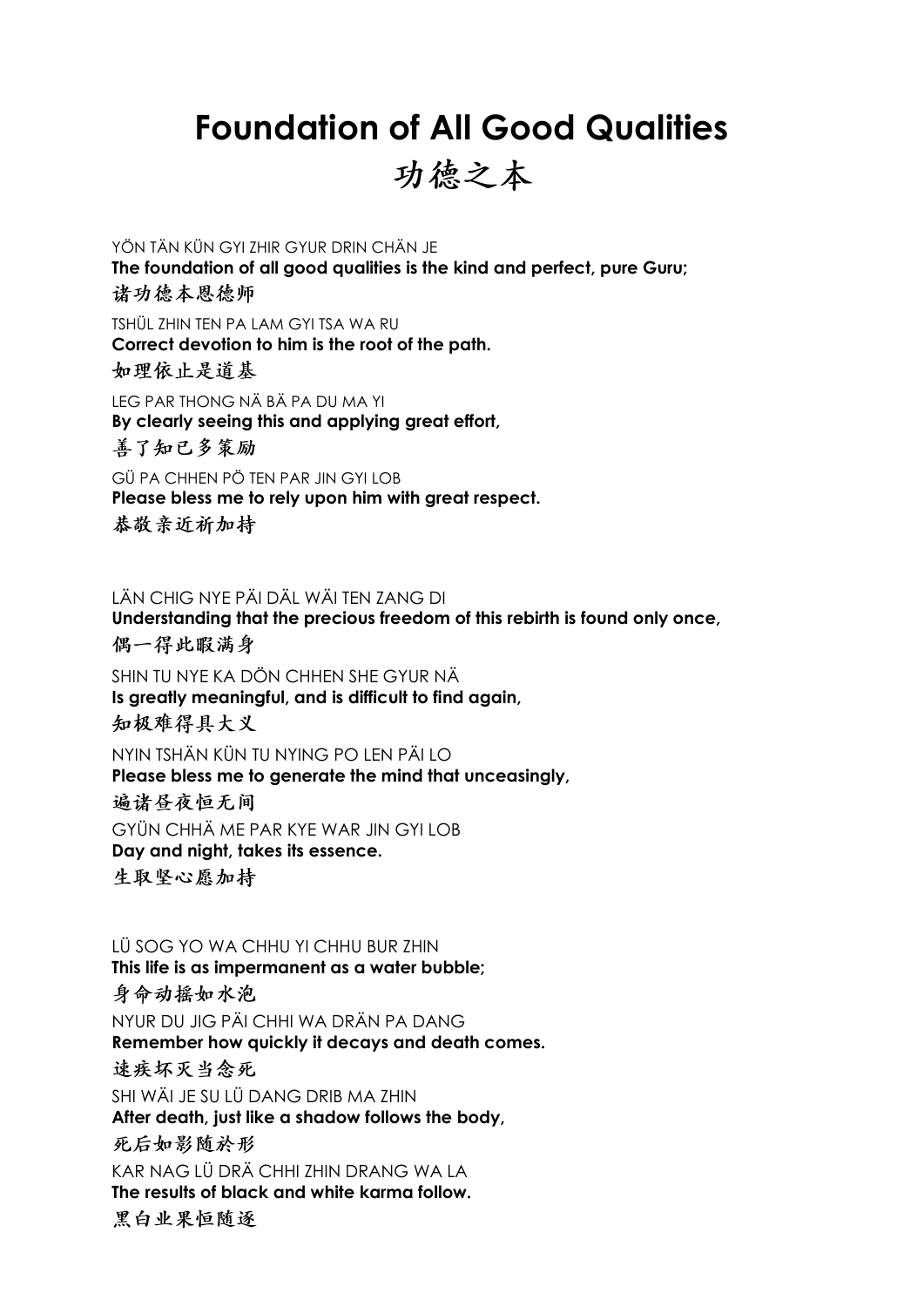NGE PA TÄN PO NYE NÄ NYE PÄI TSHOG **Finding firm and definite conviction in this,**  获定解已於罪聚 THRA ZHING THRA WA NAM KYANG PONG BA DANG **Please bless me always to be careful**  虽诸小恶亦应除 GE TSHOG THA DAG DRUB PAR JE PA LA **To abandon even the slightest negativities**  勤修一切妙善聚 TAG TU BAG DANG DÄN PAR JIN GYI LOB **And accomplish all virtuous deeds.** 

常不放逸祈加持

CHÄ PÄ MI NGOM DUG NGÄL KÜN GYI GO **Seeking samsaric pleasures is the door to all suffering:**  受用无厌众苦门 YI TÄN MI RUNG SI PÄI PHÜN TSHOG KYI **They are uncertain and cannot be relied upon.**  不可保信三有乐 NYE MIG RIG NÄ THAR PÄI DE WA LA **Recognizing these shortcomings,**  见过患已当希求

DÖN NYER CHHEN POR KYE WAR JIN GYI LOB **Please bless me to generate the strong wish for the bliss of liberation.**  解脱妙乐愿加持

NAM DAG SAM PA DE YI DRANG PA YI **Led by this pure thought,**  清净意乐所引发 DRÄN DANG SHE ZHIN BAG YI CHHEN PO YI **Mindfulness, alertness, and great caution arise.**  正念正知不放逸 TÄN PÄI TSA WA SO SOR THAR PA LA **The root of the teachings is keeping the pratimoksha vows:**  圣教根本别解脱 DRUB PA NYING POR JE PAR JIN GYI LOB **Please bless me to accomplish this essential practice.** 

修为坚实祈加持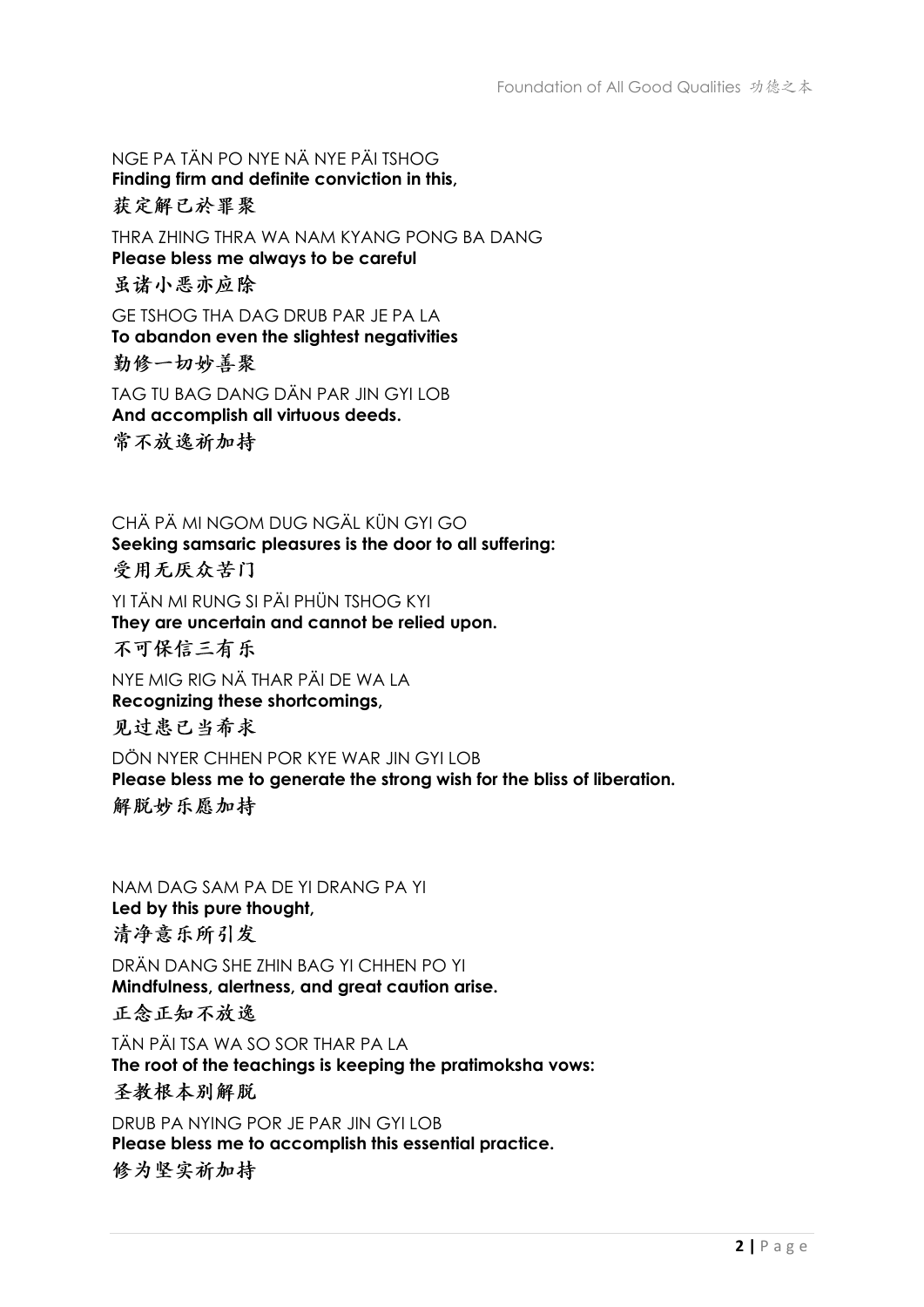RANG NYI SI TSHOR LHUNG WA JI SHIN DU **Just as I have fallen into the sea of samsara,**  如自沉没三有海 MAR GYUR DRO WA KÜN KYANG DE DRA WAR **So have all mother migratory beings.** 慈母众生悉如是 THONG NÄ DRO WA DRÖL WÄI KHUR KHYER WÄI **Please bless me to see this, train in supreme bodhichitta,**  见已荷度众生担 JANG CHHUB SEM CHHOG JONG PAR JIN GYI LOB

**And bear the responsibility of freeing migratory beings.**  修菩提心愿加持

SEM TSAM KYE KYANG TSHÜL THRIM NAM SUM LA **Even if I develop only bodhichitta, but I don't practice the three types of morality,**  发心若不学三戒

GOM PA ME NA JANG CHHUB MI DRUB PAR **I will not achieve enlightenment.**  当知定不证菩提

LEG PAR THONG NÄ GYÄL SÄ DOM PA LA **With my clear recognition of this,**  故应勤发大精进

TSÖN PA DRAG PÖ LOB PAR JIN GYI LOB **Please bless me to practice the bodhisattva vows with great energy.**  学菩萨戒祈加持

LOG PÄI YÜL LA YENG WA ZHI JE CHING **Once I have pacified distractions to wrong objects**  散驰邪境今寂灭

YANG DAG DÖN LA TSHÜL ZHIN CHÖ PA YI **And correctly analyzed the meaning of reality,**  如理观察真实义

ZHI NÄ LHAG THONG ZUNG DU DREL WÄI LAM **Please bless me to generate quickly within my mindstream** 寂止妙观双运道

NYUR DU GYÜ LA KYE WAR JIN GYI LOB **The unified path of calm abiding and special insight.** 速当生起愿加持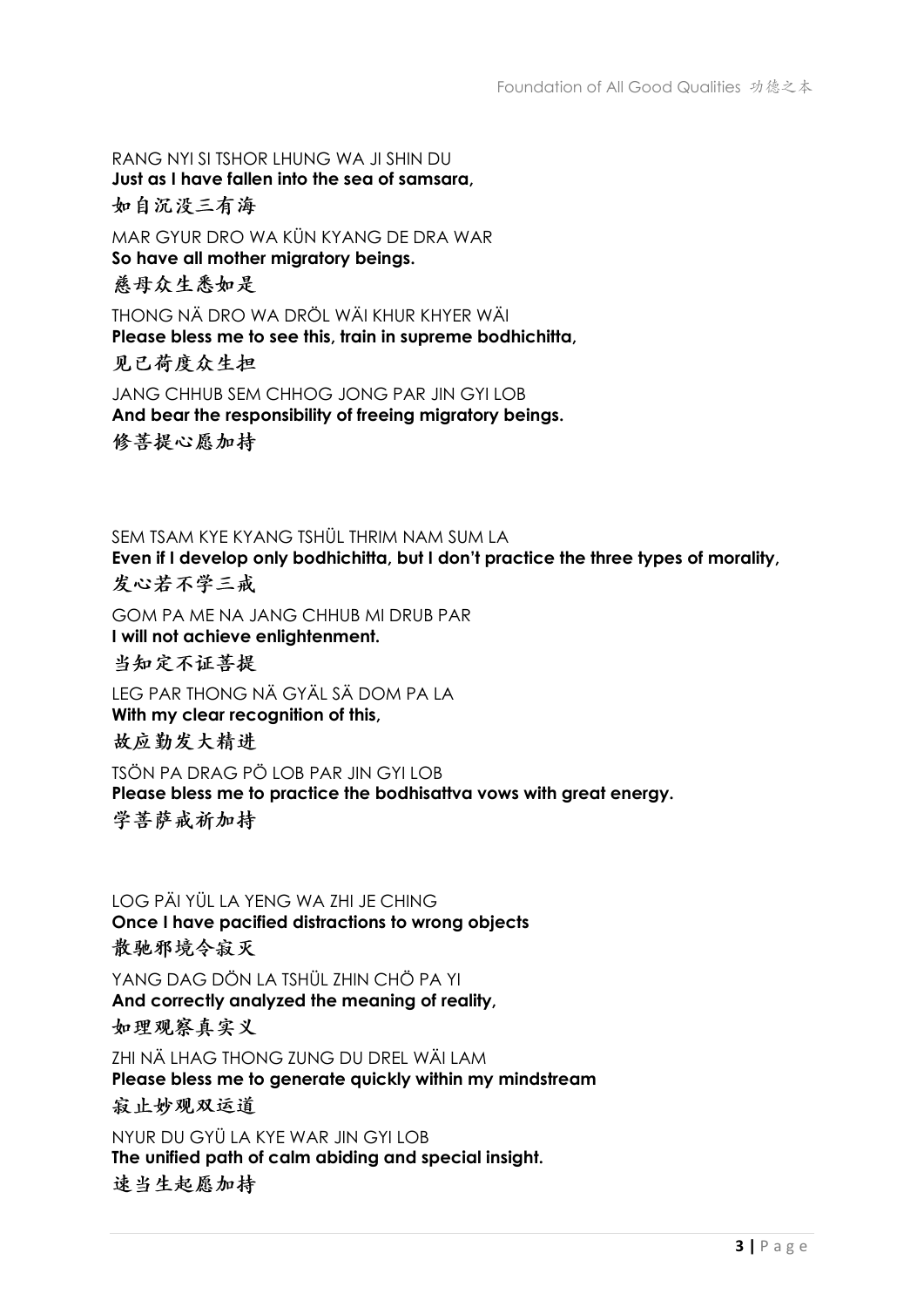THÜN MONG LAM JANG NÖ DU GYUR PA NA **Having become a pure vessel by training in the general path,**  善修共道成法器 THEG PA KÜN GYI CHHOG GYUR DOR JEI THEG **Please bless me to enter**  乘中最胜金刚乘 KÄL ZANG KYE BÖI JUG NGOG DAM PA DER **The holy gateway of the fortunate ones:**  诸善丈夫胜道阶 DE LAG NYI DU JUG PAR JIN GYI LOB **The supreme vajra vehicle.** 愿速趣入祈加持

DE TSHE NGÖ DRUB NAM NYI DRUB PÄI ZHI **At that time, the basis of accomplishing the two attainments**  尔时二种成就本 NAM DAG DAM TSHIG DOM PAR SUNG WA LA **Is keeping pure vows and samaya.**  谓护净律三昧耶 CHÖ MA MIN PÄI NGE PA NYE GYUR NÄ **As I have become firmly convinced of this,**  愿获真实决定解 SOG DANG DÖ TE SUNG WAR JIN GYLLOB **Please bless me to protect these vows and pledges like my life.** 

如命守护祈加持

DE NÄ GYÜ DEI NYING PO RIM NYI KYI **Then, having realized the importance of the two stages,** 次正通达续部心 NÄ NAM JI ZHIN TOG NÄ TSÖN PA YI **The essence of the Vajrayana,**  二次宗要善勤习 THÜN ZHII NÄL JOR CHHOG LÄ MI YEL WAR **By practicing with great energy, never giving up the four sessions,**  四座瑜伽不放漫 DAM PÄI SUNG ZHIN DRUB PAR JIN GYI LOB **Please bless me to realize the teachings of the holy Guru.** 如师教修愿加持